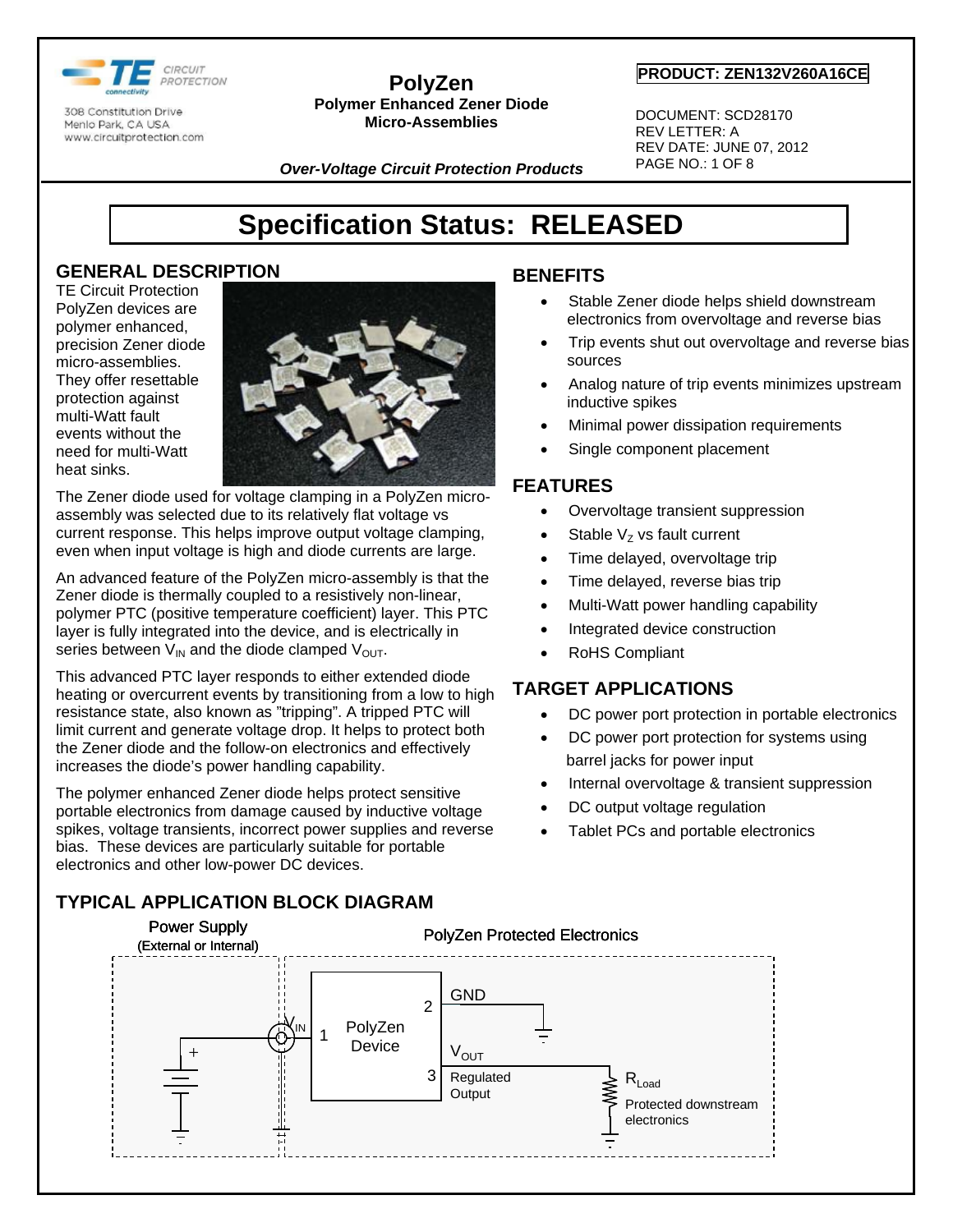

**PolyZen Polymer Enhanced Zener Diode Micro-Assemblies** 

#### **PRODUCT: ZEN132V260A16CE**

 DOCUMENT: SCD28170 REV LETTER: A REV DATE: JUNE 07, 2012 PAGE NO.: 2 OF 8

*Over-Voltage Circuit Protection Products*

# **CONFIGURATION INFORMATION**

# **Pin Configuration (Top View)**



# **Block Diagram**



#### **PIN DESCRIPTION**

| <b>Pin Number</b> | <b>Pin Name</b>  | <b>Pin Function</b>                               |
|-------------------|------------------|---------------------------------------------------|
|                   | V IN             | $V_{IN}$ . Protected input to Zener diode         |
|                   | GND              | <b>GND</b>                                        |
|                   | V <sub>OUT</sub> | $V_{\text{OUT}}$ . Zener regulated voltage output |

### **MECHANICAL DIMMENSIONS**



|           |       | Min | Typ  | Max |
|-----------|-------|-----|------|-----|
|           |       |     | (mm) |     |
| Length    |       | 4.8 | 5.0  | 5.2 |
| Width     | W     | 3.8 | 4.0  | 4.2 |
| Height    | н     | 0.8 | 1.0  | 1.2 |
| Dimension | (A)   | 0.7 | 0.8  | 0.9 |
|           | B(2X) | 0.9 | 1.0  | 1.1 |
|           | С     | 3.9 | 4.05 | 4.2 |
|           | T(2X) | 0.1 | 0.2  | 0.3 |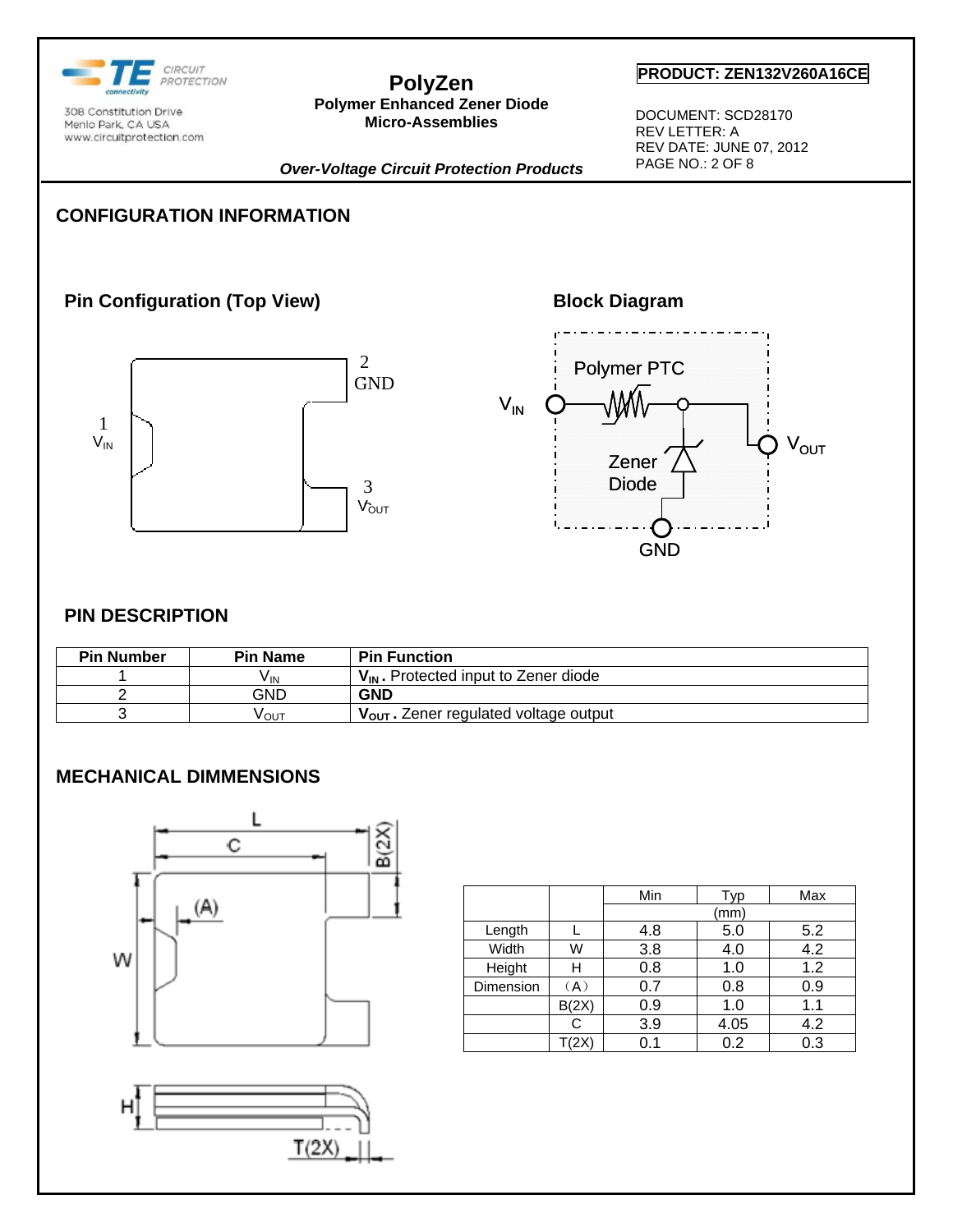

#### **PolyZen Polymer Enhanced Zener Diode Micro-Assemblies**

#### **PRODUCT: ZEN132V260A16CE**

 DOCUMENT: SCD28170 REV LETTER: A REV DATE: JUNE 07, 2012 PAGE NO.: 3 OF 8

*Over-Voltage Circuit Protection Products*

# **DEFINITION of TERMS**

| I <sub>PTC</sub>  | Current flowing through the PTC portion of the                    |
|-------------------|-------------------------------------------------------------------|
|                   | circuit                                                           |
| $I_{\text{FI T}}$ | RMS fault current flowing through the diode                       |
| $I_{\text{OUT}}$  | Current flowing out the $V_{\text{OUT}}$ pin of the device        |
| <b>Trip Event</b> | A condition where the PTC transitions to a high                   |
|                   | resistance state, thereby significantly limiting $I_{\text{PTC}}$ |
|                   | and related currents.                                             |
| Trip              | Time the PTC portion of the device remains in a                   |
| Endurance         | high resistance state.                                            |
|                   |                                                                   |



# **GENERAL SPECIFICATIONS**

Operating Temperature -40° to +85°C Storage Temperature -40° to +85°C

# **TYPICAL ELECTRICAL CHARACTERISTICS<sup>1-3, 11</sup> (Typical unless otherwise specified)**

|       | $V_2^4$<br>(V) |       | - 4        | <b>HOLD</b><br>(A) |     |                                       | Leakage Current               | $R_{\text{Typ}}^{\quad 6}$ | $R1_{\text{Max}}$                |     | $V_{int}$ Max <sup>8</sup>           |                                  | $I_{FLT}$ Max <sup>9</sup>           | <b>Tripped Power</b> | Dissipation <sup>10</sup>     |
|-------|----------------|-------|------------|--------------------|-----|---------------------------------------|-------------------------------|----------------------------|----------------------------------|-----|--------------------------------------|----------------------------------|--------------------------------------|----------------------|-------------------------------|
| Min   | Тур            | Max   | "zt<br>(A) | @20°C              |     | <b>Test</b><br>@60°C Voltage  <br>(V) | Max<br><b>Current</b><br>(mA) |                            | $I(Ohms)   (Ohms)   V_{INT}$ Max | (V) | <b>Test</b><br><b>Current</b><br>(A) | <sub>⊶ I IFLT</sub> Max I<br>(A) | <b>Test</b><br><b>Voltage</b><br>(V) | <b>Power</b><br>(W)  | <b>Test</b><br>Voltage<br>(V) |
| 13.20 | 13.40          | 13.65 | 0.1        | 2.6                | 2.0 | 13.15                                 | 5.0                           | 0.032                      | 0.045                            | 16  | 5                                    | $+3$<br>-40                      | $+16$<br>$-12$                       |                      | 16                            |

Note 1: Electrical characteristics determined at 25°C unless otherwise specified.

Note 2: This device is intended for limited fault protection. Repeated trip events or extended trip endurance can degrade the device and may affect performance to specifications. Performance impact will depend on multiple factors including, but not limited to, voltage, trip current, trip duration, trip cycles, and circuit design. For details or ratings specific to your application contact TE Connectivity Circuit Protection Division directly.

Note 3: Specifications developed using 1.0 ounce 0.045" wide copper traces on dedicated FR4 test boards. Performance in your application may vary.

Note 4: I<sub>zt</sub> is the current at which V<sub>z</sub> is measured (V<sub>Z</sub> = V<sub>OUT</sub>). Additional V<sub>z</sub> values are available on request.

Note 5:  $I_{HOLD}$ : Maximum steady state  $I_{PTC}$  (current entering or exiting the V<sub>IN</sub> pin of the device) that will not generate a trip event at the specified temperature. Specification assumes  $I_{FLT}$  (current flowing through the Zener diode) is sufficiently low so as to prevent the diode from acting as a heat source. Testing is conducted with an "open" Zener.

Note 6: R Typ: Resistance between  $V_{IN}$  and  $V_{OUT}$  pins during normal operation at room temperature.

Note 7: R<sub>1Max</sub>: The maximum resistance between V<sub>IN</sub> and V<sub>OUT</sub> pins at room temperature, one hour after first tripped event or after reflow soldering.

Note 8: V<sub>INT</sub> Max: V<sub>INT</sub> Max is defined as the voltage at which typical qualification devices (98% devices, 95% confidence) survived at least 100 trip cycles and 24 hours trip endurance at the specified voltage and current ( $I_{\text{PTC}}$ ).  $V_{\text{INT}}$  Max testing is conducted using a "shorted" load (V<sub>OUT</sub> = 0 V). V<sub>INT</sub> Max is a survivability rating, not a performance rating. For performance ratings, see Note 2.

Note 9:  $I_{FIT}$  Max: Maximum RMS fault current the diode portion of the device can withstand and remain resettable. Specification is dependent on the direction of current flow through the diode. RMS fault currents above  $I_{FIT}$  Max may permanently damage the PolyZen device. Specification assumes  $I_{\text{OUT}} = 0$ . Testing conducted with no load connected to  $V_{\text{OUT}}$ .

Note 10: The power dissipated by the device when in the "tripped" state, as measured on TE test boards (see note 3).

Note 11: Specifications based on limited qualification data and subject to change.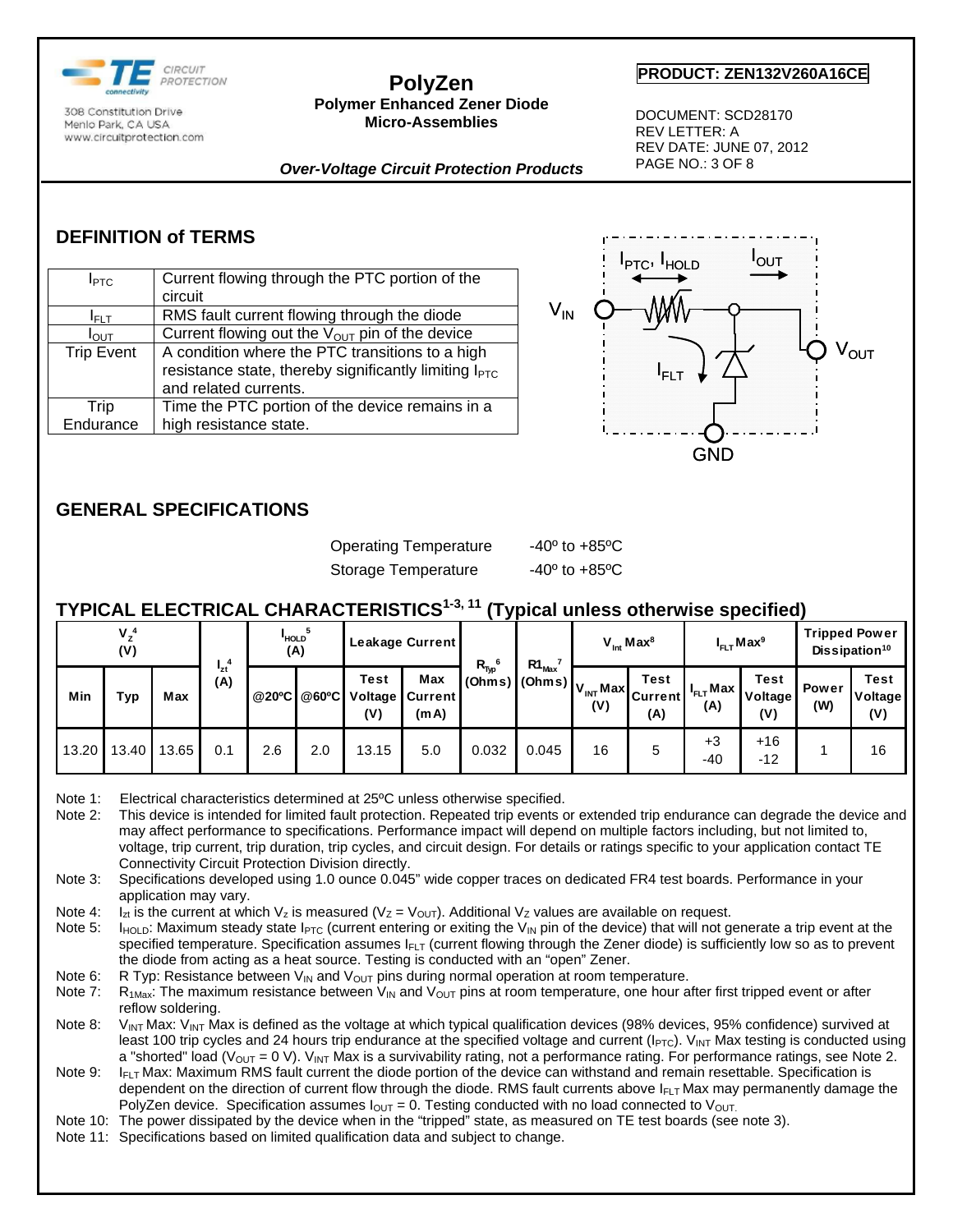

#### **PolyZen Polymer Enhanced Zener Diode Micro-Assemblies**

#### **PRODUCT: ZEN132V260A16CE**

 DOCUMENT: SCD28170 REV LETTER: A REV DATE: JUNE 07, 2012 PAGE NO.: 4 OF 8

*Over-Voltage Circuit Protection Products*

# **TYPICAL DEVICE CHARACTERISTICS**



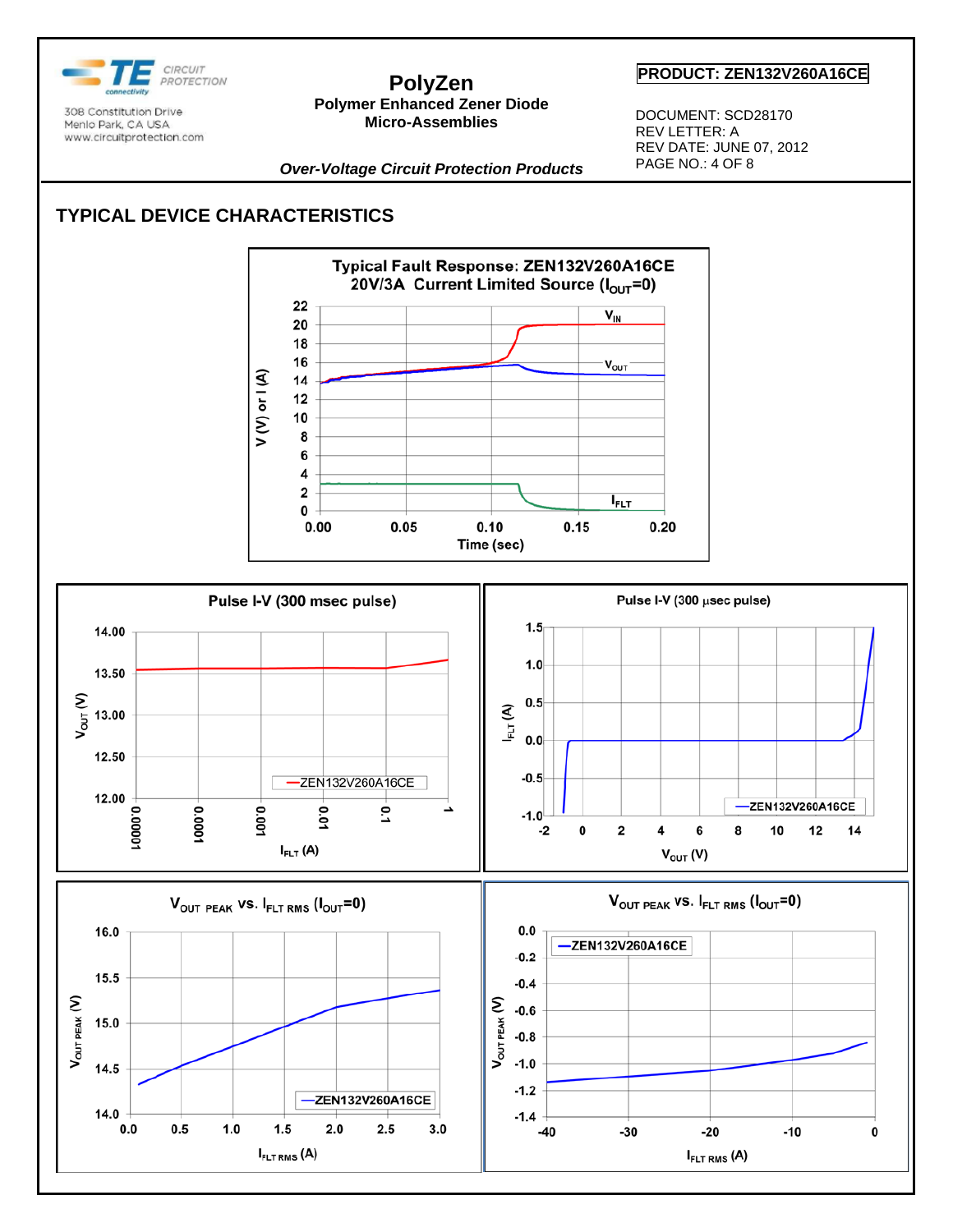

#### **PolyZen Polymer Enhanced Zener Diode Micro-Assemblies**

 **PRODUCT: ZEN132V260A16CE** 

 DOCUMENT: SCD28170 REV LETTER: A REV DATE: JUNE 07, 2012 PAGE NO.: 5 OF 8

#### *Over-Voltage Circuit Protection Products*

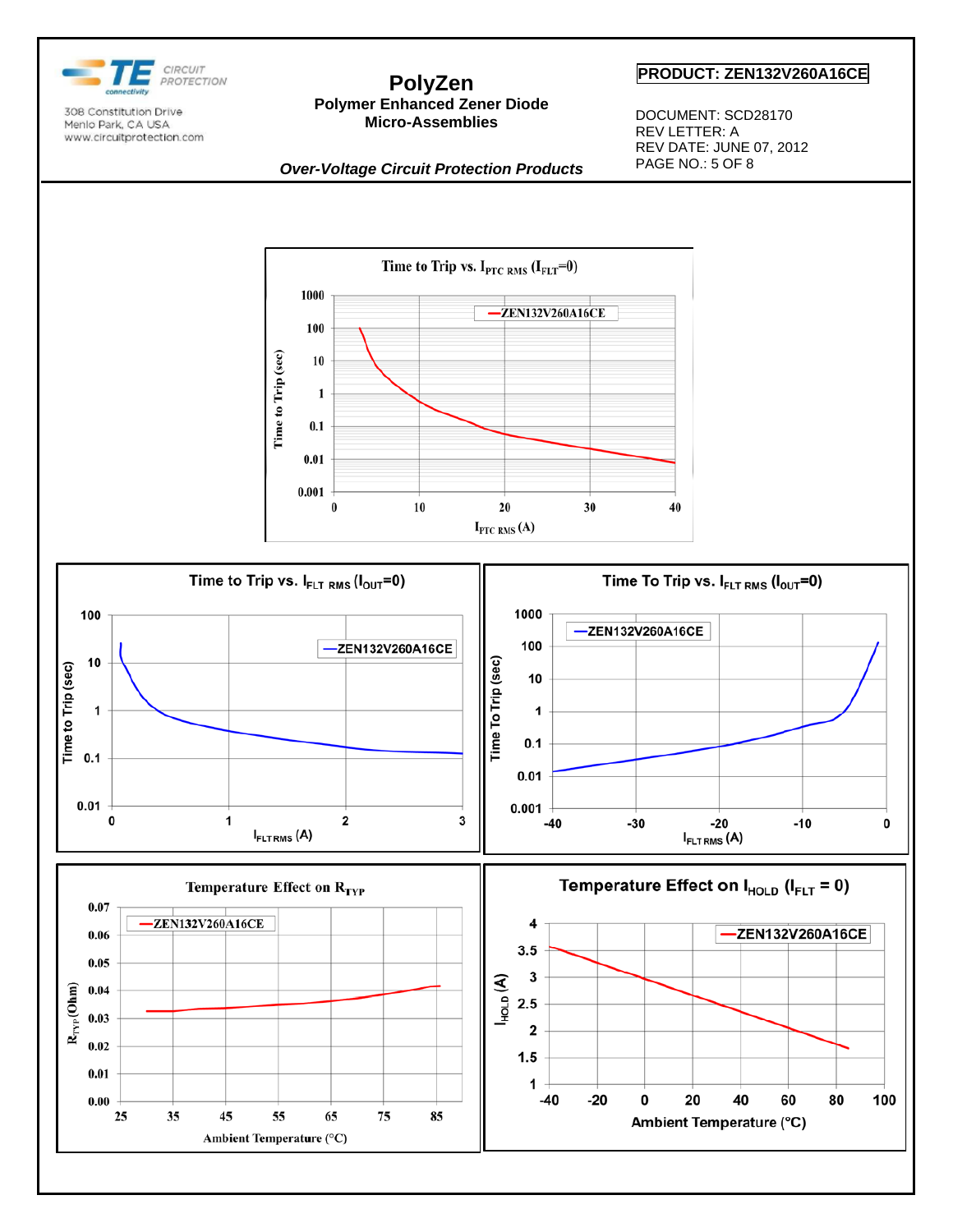

#### **PolyZen Polymer Enhanced Zener Diode Micro-Assemblies**

#### **PRODUCT: ZEN132V260A16CE**

 DOCUMENT: SCD28170 REV LETTER: A REV DATE: JUNE 07, 2012 PAGE NO.: 6 OF 8

#### *Over-Voltage Circuit Protection Products*

# **RECOMMENDED PAD LAYOUT (mm)**



**RECOMMENDED SOLDER REFLOW PROFILE** 



**RECOMMENDED SOLDER STENCIL (mm)** 

Solder thickness – 0.15mm



| <b>Classification Reflow Profiles</b> |                         |  |  |  |
|---------------------------------------|-------------------------|--|--|--|
| <b>Profile Feature</b>                | <b>Pb-Free Assembly</b> |  |  |  |
| Average Ramp-up Rate (Ts Max to Tp)   | 3° C/second max         |  |  |  |
| Average Ramp-down Rate (Tp to $T_L$ ) | 6° C/second max         |  |  |  |
| Preheat                               |                         |  |  |  |
| • Temperature Min (Ts Min)            | $150^\circ$ C           |  |  |  |
| • Temperature Max (Ts Max)            | $200^\circ$ C           |  |  |  |
| • Time (ts Preheat)                   | 60-180 seconds          |  |  |  |
| Time maintained above:                |                         |  |  |  |
| • Temperature (T <sub>L</sub> )       | $217^\circ$ C           |  |  |  |
| • Time $(t_L)$                        | 60-150 seconds          |  |  |  |
| Peak / Classification Temperature     |                         |  |  |  |
| • Temperature $(T_p)$                 | $260^\circ$ C           |  |  |  |
| Time within 5° C of actual peak       |                         |  |  |  |
| • Time $(t_p)$                        | $20 - 40$ seconds       |  |  |  |
| Time 25° C to peak Temperature        | 8 minutes max           |  |  |  |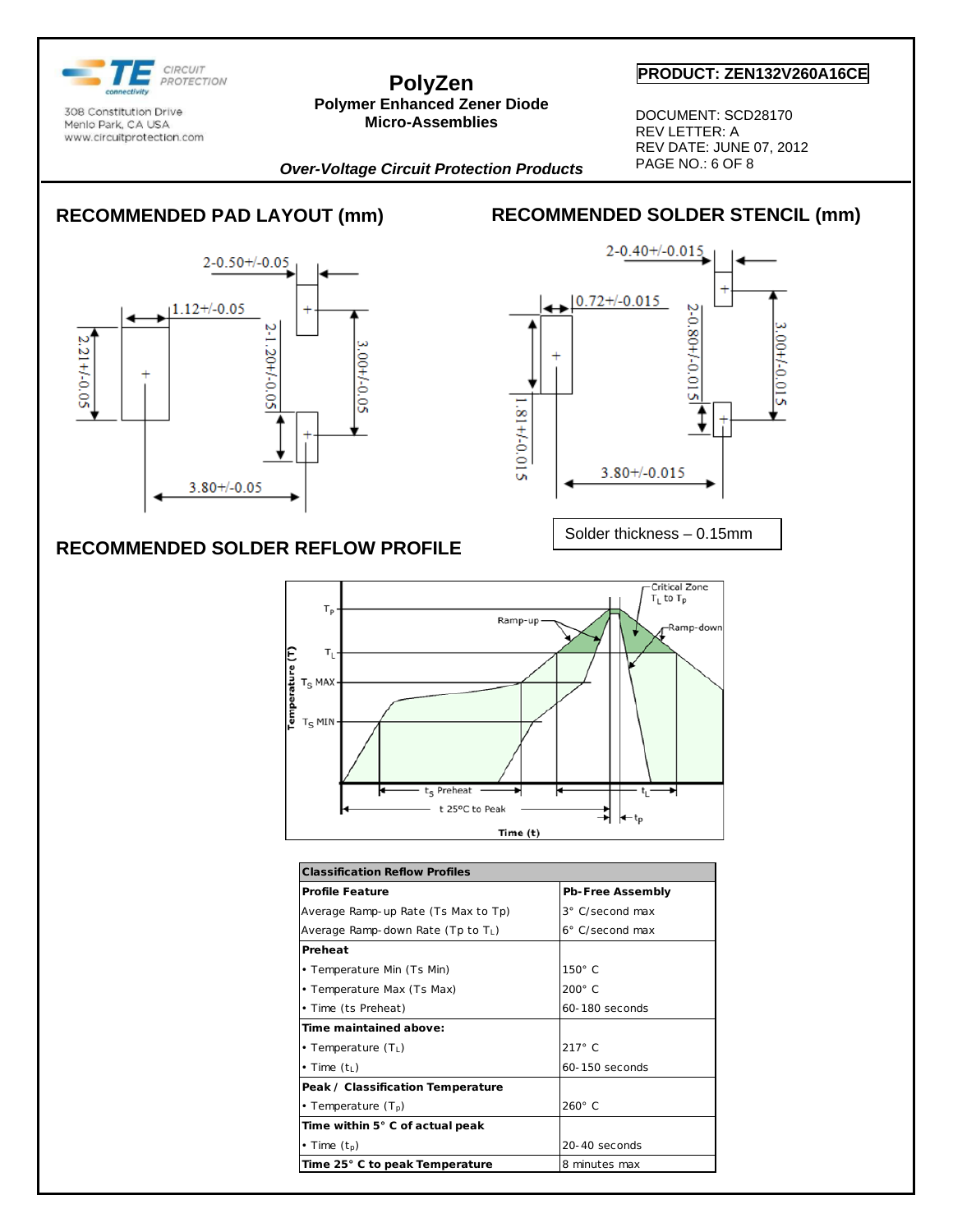

#### **PolyZen Polymer Enhanced Zener Diode Micro-Assemblies**

#### **PRODUCT: ZEN132V260A16CE**

 DOCUMENT: SCD28170 REV LETTER: A REV DATE: JUNE 07, 2012 PAGE NO.: 7 OF 8

*Over-Voltage Circuit Protection Products*

## **PACKAGING**





### **TAPE DIMENSIONS**